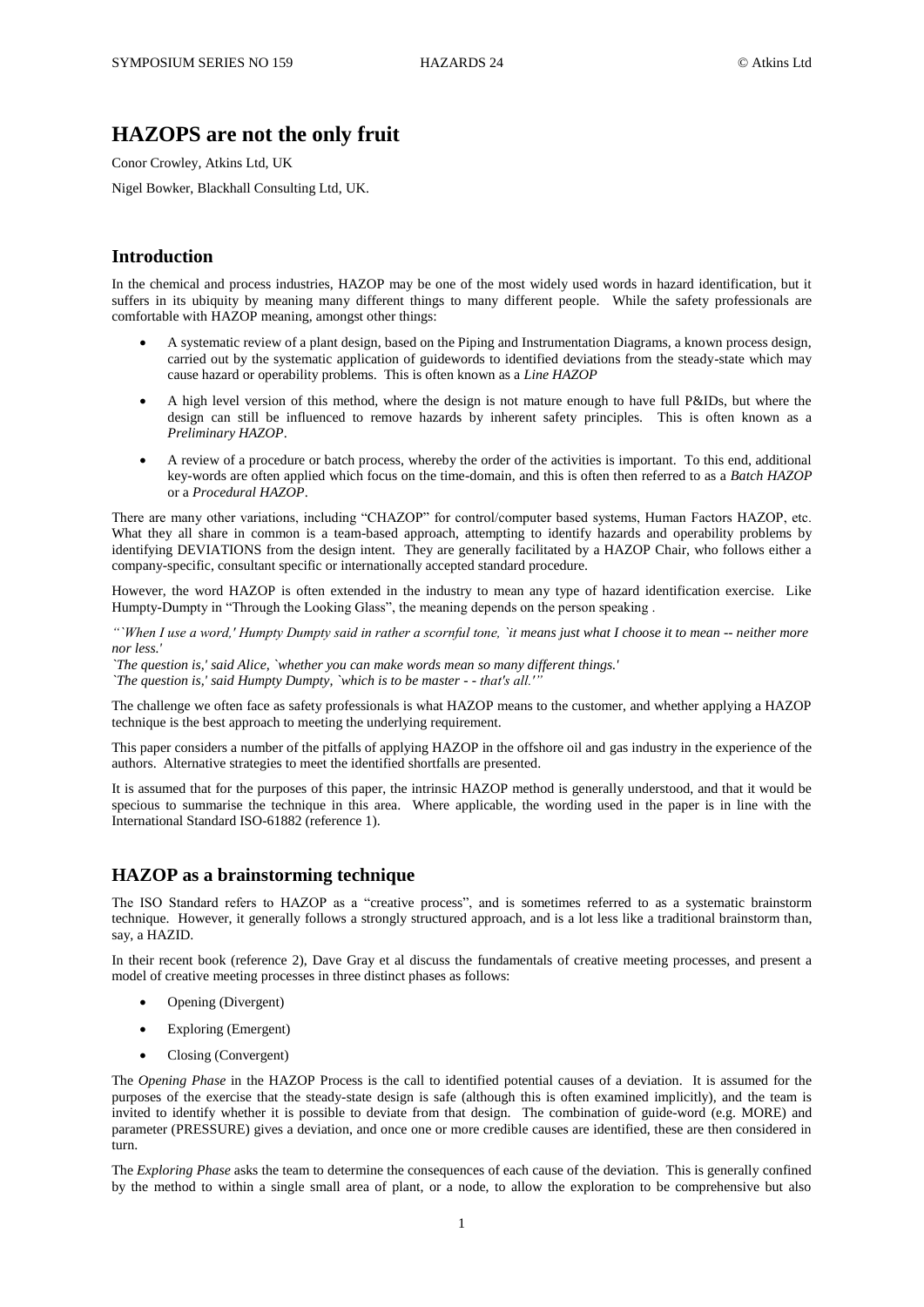bounded within what a team can consider at the same time. This is the time to consider the "what if" combinations, the history of the plant operation, the team experience of similar systems, etc.

The "Closing Phase" concentrates on the safeguards in place to deal with the particular hazard, and whether these are adequate. If there are concerns with the design, the understanding of the consequences, or the adequacy of the safeguards, these are recorded as actions from the meeting.

The process then continues with the next cause of the deviation, and explores and closes these as before.

The process is systematic and attempts to be comprehensive by application of a large number of guidewords and suitably sized nodes. Also, it does by design separate the idea creation (the identification of the causes of the hazards) from the evaluation of these causes, as it is not generally considered possible to be able create an idea and evaluate it at the same time, as these involve different mental processes. However, in contrast to other brainstorming techniques, where the sessions are designed to create ideas initially without critical evaluation, the HAZOP method does switch between these thinking modes regularly, which may well be one of the reasons HAZOPs can be very tiring for the participants.

## **HAZOP in Design**

HAZOP is arguably at its best when considering a green-field detailed design project. With a mature design, and a mix of operations and design engineers and specialists, HAZOP allows the design to be tested and will generally reveal deficiencies in the design, and inform other safety related studies such as SIL Assessments etc. The Design HAZOP is generally a major set-piece in the design process, and forms much of the focus of designers and project management. Use of HAZOP at this stage in the project is a mature approach, and has a large part to play in testing a detail design.

The use of HAZOP followed by SIL/LOPA Assessment meetings has been introduced by a number of operators and design houses in recent years in order to align the design with the requirements of IEC 61508/61511. We have seen a number of people trying to combine the sessions, and others to run the sessions in series to use a consistent set of understanding for the two studies, which should in theory use the same hazards and assessments to inform the criticality of safety systems.

In practice, however, this process is not currently being carried out efficiently, with in some cases, an iterative approach required to converge on a solution for high hazard items. In these cases, our experience has been that there is a tendency to leave the design of higher integrity level shutdown systems to after the HAZOP, whereas the issues driving a SIL 2 or higher system are generally known during the development of the P&IDs throughout the detail design process. The feasibility of these designs tend not to be driven by whether a suitable architecture could be found, but rather whether there is sufficient time for shutdown systems to operate while preventing a hazard escalating, and these aspects of the design could realistically be carried out prior to a HAZOP, with the decisions on higher SIL rated systems made first on a functional basis by the process safety discussions, supported by the formal design and certification process in due course.

Another significant issue which we have come across in recent years has been the trend towards additional facilities being installed by means of bridge-linked platforms: these have recently been installed in the UKCS for Forties Alpha Satellite Platform by Apache, Jasmine over Judy by ConocoPhillips, Montrose Area Redevelopment by Talisman Sinopec etc.

A feature common to a number of these installations has been that the *greenfield* and *brownfield* parts of the design are carried out by separate contractors, and this has proved difficult to handle from a HAZOP point of view. In one extreme case, the extent of the changes in the brownfield section of the plant was limited to pipework and ESDVs, and within the brownfield project scope, the HAZOP initially was carried out focusing only on the individual pieces of pipe within the brownfield contractors scope. This did not produce any meaningful hazard analysis. The team were required to reconvene with a wider node definition to allow some of the cross-field operations hazards to be considered. Even then, the silo mindset of each team was difficult to break down.

#### **HAZOP in Commissioning**

A number of our clients in the UKCS use their facilities as hubs for processing from a network of sub-sea wells. Additional wells are proposed and added to the infrastructure, and while a common design approach is taken to each well, the exact configuration is seldom identical to the previous designs, and hence it is required to carry out a HAZOP, under the control of change procedures.

This example is one whereby the HAZOP technique is really understood to be more of a "something the project must do, and I guess a HAZOP would something we could do…." We carried out a series of these HAZOPs for a client, and increasing found less and less to document, in one case ending up with a HAZOP with no recorded actions. This illustrated that the approach was not the optimum one for such designs, and that requiring for example the lead process engineer to justify why the HAZOP should not be carried out in regard to the existing hazard identification for the infrastructure in the area would have been more straightforward and arguably more cost effective. But at present, the operator's procedures have not changed, and each new addition to the facility does require to be HAZOPed. This will be considered further below.

#### **HAZOP in Operation**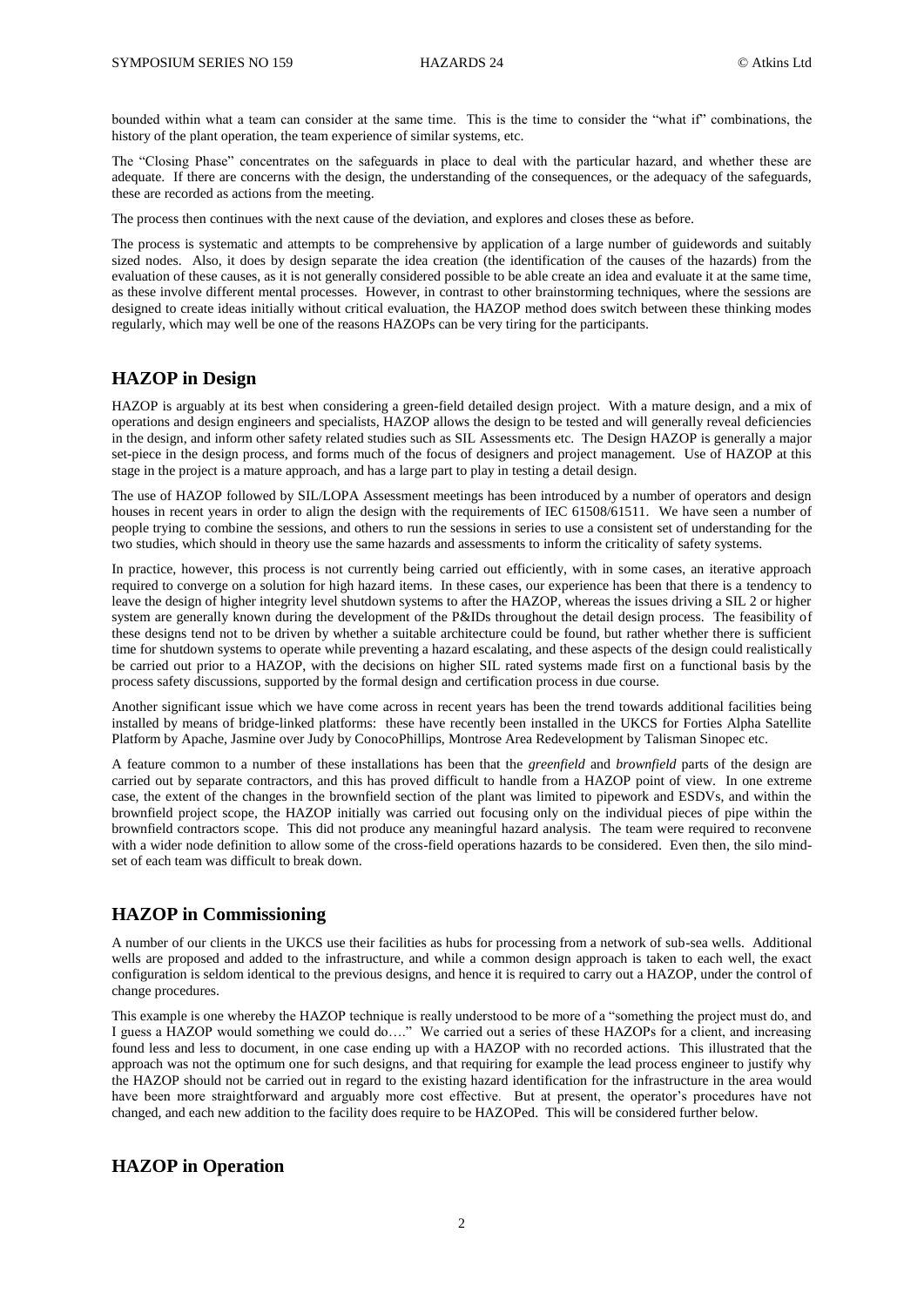Offshore oil and gas processing is arguably unique amongst the processing industries in that there is no certainty in the plant design that the fluids being processed are the same as designed for, even from day one: it is not unusual for plants to be designed for a particular composition which is based not on real measurement, but from tests from wells drilled in a similar region, sometimes years or decades previously, and even sometimes with only a lab report to go on, rather than a real fluid. Add to that, the fact that the feed to the plant will almost certainly change in composition, flow, pressure and water content over the field life, the facilities involved need to be robust against a wide range of operating conditions and fluids.

This introduces the subtle problem that the HAZOP process assumes that deviation from the steady state is required to create a hazard, however, that is predicated on a steady-state existing in a meaningful way. It is quite possible for an upstream production facility to change from a hazard point of view even if the equipment and the well configuration do not change.

One of the main deficiencies in the operational phase from a HAZOP point of view is the use of the understanding of the plant which has been gained in a HAZOP to inform how the plant is operated in practice. The hazards identified in the HAZOP are seldom presented to the plant operator in a format that is useful for day-to-day operation, and as a result, the cognitive model that each operator has on the way the plant operates is likely to be informed by previous experience and any patterns they have developed between cause and effect on the plant. Where these are incorrect, it can have significant implications in preventing the development of hazard causes into consequences. However, the HAZOP can often become a "write-only" document, doomed to sit on a shelf but not referred to.

Another significant issue is minor modifications: while these can often be HAZOPed in the area where the modification is made, the wider implications of the design change may not be seen within the modification "cloud", and again care has to be taken to ensure that the traditional HAZOP approach does not give a false sense of security about the coverage against major hazards.

### **HAZOP as a Tool for Plant Validation**

To combat the issue of plant drift, many oil companies have written standards that require a plant to be completely re-HAZOPed periodically, say every 5 or 10 years. These HAZOPs can become major exercises in their own rights, taking dedicated teams of operations and support engineering functions many months as the facility is subjected to a detailed HAZOP.

Again such exercises are not cheap to carry out, tying up key resources for significant periods. They also risk being used to solve relatively minor operability problems, without adding significantly to the understanding of the hazards under review. While they will almost certainly create lots of activity and actions, it is less clear that they add significant value to the management of risk, and often are a "lowest common denominator" approach, in that they are a well-understood methodology, and therefore carrying one out can keep a regulator happy.

#### **What Else is in the Toolkit?**

The well-known motivational theorist, Abraham Maslow, once commented: "If the only tool you have is a hammer, you will see every problem as a nail". As safety professionals, we have much more available in the toolkit, and variations of these are also possible to produce which give the equivalent or greater value as a HAZOP, but are more appropriate for the task. These include:

- Previous Incident Analysis
	- o It is one of the truisms of process safety that no major incident re-occurs in exactly the same way. But, as Judith Hackett, HSE Chair, points out, there are no new accidents either. It is not difficult to take the progression of a well-known incident, such as Piper Alpha, and go through each part of the incident development, documenting how this would be prevented, controlled, or mitigated by a facility design or management system. Indeed, such a process was postulated at the Piper 25 Conference in Aberdeen in 2013 by Andrew Hopkins, Emeritus Professor of Australian National University. It was clear in the discussion of the presentations that this simple approach was not generally applied.
- Human Error Modelling and Risk Reduction
	- o It is widely stated that the majority of accidents have a human involvement, but yet a classic HAZOP does not always systematically address the different ways that humans can cause deviations from the steady state design.
	- o A number of structured Human Factors Methods exist, where error-causing guidewords are used to prompt deviations from normal operation, and prompt identification of hazards. This formal method is most often used for procedures, however, it is less used for steady state HAZOPs.
- Integrity Management and Review
	- Management of aging plant has been a focus of the industry for a number of years ago, and there is a wide variety of industry experience behind this. Oil and Gas UK published a guideline to managing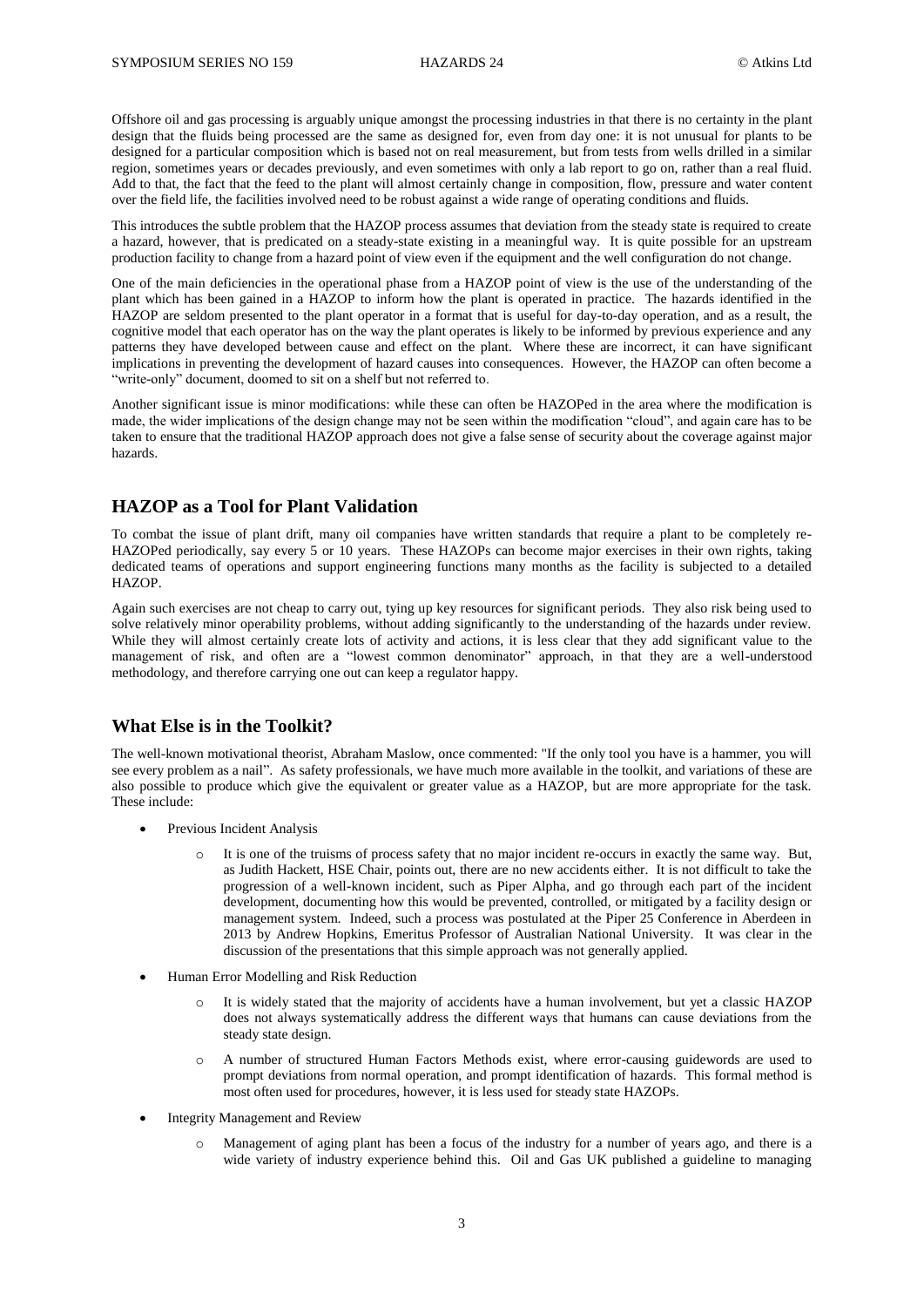ageing installations, which contains recommended strategies and practices for the management of obscolescence in the oil and gas industry, which have significant wider applicability.

- Reliability Analysis
	- o Reliability Centred Maintenance and Reliability-Availability-Maintainability Studies are mature technologies, but do suffer from the fact that the combination of failures to result in a loss of containment are relatively infrequent, and hence it is difficult to get a statistically significant estimate of the underlying failure rates.
	- o The application of the international standards on instrumented protective systems into the Oil and Gas Industry has resulted in a greater focus on reliability calculation of key safety systems, although again these can get very numerically focused, and don't always take into account uncertainty in base data, and occasionally have poor treatment of common-mode/common cause failure.
- Dynamic Process Simulation
	- Increasingly, dynamic models of plants are created during design of offshore installations, and are used, amongst other things, to investigate the adequacy of control systems, and also to look at the speed of response of higher integrity systems, and relief systems, to ensure that they can operate quickly enough to mitigate the hazards.
	- o A good dynamic model could be the basis for a lot of "what if" scenario evaluation, but there is limited evidence of this being used to inform hazard identification. For instance, a bank of scenarios could be investigated where the likely failure of specific instrumented protective functions could be incorporated into the analysis, and ultimately the consequences of the HAZOP deviations would be modelled and known, to confirm the team's judgement. While there is risk of confirmation bias in this approach, in that the dynamics of the deviations may be optimistic, and hence the demands on the safety systems would not be extreme, a series of "stress tests" with faster or more extreme magnitude deviations used to systematically evaluate the responses.
- Evergreen HAZOPs
	- The goal of an evergreen HAZOP is to maintain a full and comprehensive overview of the hazards in a design. In this, any modification to the plant has to be assessed in the context of the overall plant, and deviations upstream and downstream of the modified equipment revisited to ensure that changes are adequately assessed.
- Inherent Safety Review
	- The principles of inherent safety are well known throughout the industries, and the hierarchy of "prevent-control-mitigate-escape" is expressed in various ways by different constituencies. For instance, Atkins recommends incorporating an Inherent Safety Review at the early stages of concept development, as a high level way of getting operations, design and technical authorities to communicate the "knownknowns" of hazards associated with the process across the discipline pool, and attempt at the earliest stage to remove or manage the risks as appropriate.
	- o This has worked particularly well where there are interfaces outside of the traditional topsides disciplines, e.g. for floating structures with associated processing equipment, where the approach to marine design and process design may not be consistent. This allows the design engineers to explain their hazard management approaches, and ensure that the other disciplines can take this into account.
- ALARP Reviews
	- o Typically, the overall level of risk on an offshore installation will fall into the ALARP region while producing hydrocarbon, and as a result there is a perpetual obligation to demonstrate that the risk is as low as reasonably practicable. This approach is focused on major accident hazards, but challenges the risk owners to continuously monitor industry practice, and evaluate if engineering changes could be applied at a reasonable cost.
- Fluid Property Analysis and Review
	- One constant of the oil and gas production is change in fluid flow: as stated previously it is unusual in the process industries to have a significant uncertainty about the properties of the fluids being processed prior to start-up of a facility. Additionally, unless there is a fiscal reason to do so, the composition of inlet fluids is not necessarily measured in detail, with the focus on characterisation of the sales fluids in line with pipeline or shipper requirements. What this can result in is a significant delay in detecting significant changes to individual well compositions, as they can be masked by mixing with other well fluids, and also with other pipeline users.
	- o One particular area where this has caused issues in the UKCS has been in the production of H2S, whereby wells have "soured" attributed to in some cases underground biological activity, and also introduced by mixing of seawater with production fluids.